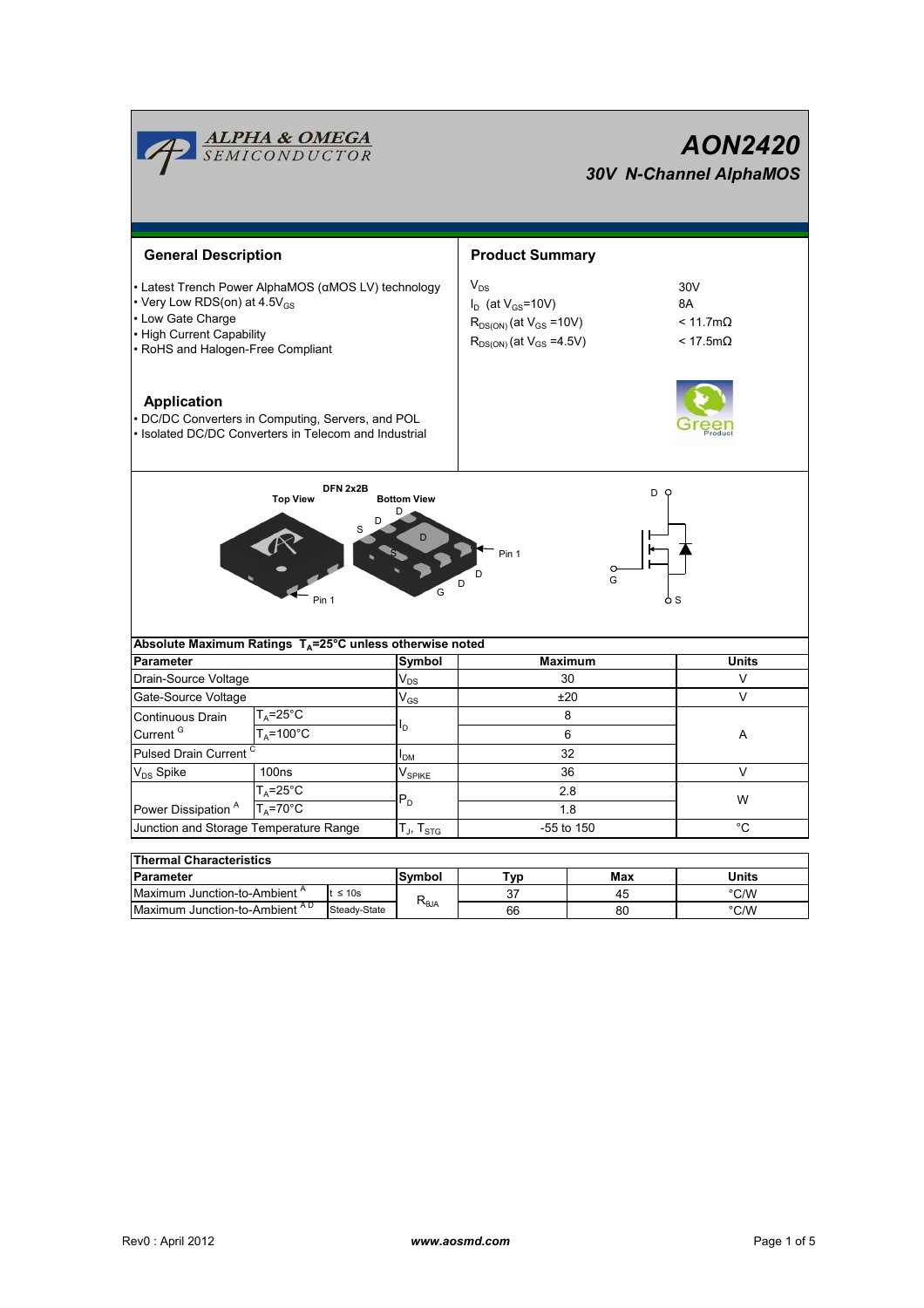

#### **Electrical Characteristics (TJ=25°C unless otherwise noted)**

| <b>Symbol</b>                                      | <b>Parameter</b>                      | <b>Conditions</b>                                                                               |                    | Min  | <b>Typ</b> | <b>Max</b>   | <b>Units</b> |  |  |  |  |  |
|----------------------------------------------------|---------------------------------------|-------------------------------------------------------------------------------------------------|--------------------|------|------------|--------------|--------------|--|--|--|--|--|
| <b>STATIC PARAMETERS</b>                           |                                       |                                                                                                 |                    |      |            |              |              |  |  |  |  |  |
| <b>BV<sub>DSS</sub></b>                            | Drain-Source Breakdown Voltage        | $I_D = 250 \mu A$ , $V_{GS} = 0V$                                                               |                    | 30   |            |              | $\vee$       |  |  |  |  |  |
| $I_{\text{DSS}}$                                   | Zero Gate Voltage Drain Current       | $V_{DS}$ =30V, $V_{GS}$ =0V                                                                     |                    |      |            | 1            | μA           |  |  |  |  |  |
|                                                    |                                       |                                                                                                 | $T_{\rm J}$ =55°C  |      |            | 5            |              |  |  |  |  |  |
| $I_{GSS}$                                          | Gate-Body leakage current             | $V_{DS}$ =0V, $V_{GS}$ = $\pm$ 20V                                                              |                    |      |            | ±100         | nA           |  |  |  |  |  |
| $\mathsf{V}_{\mathsf{GS}(\underbar{\mathsf{th}})}$ | Gate Threshold Voltage                | $V_{DS} = V_{GS}$ , $I_D = 250 \mu A$                                                           |                    | 1.2  | 1.8        | 2.2          | $\vee$       |  |  |  |  |  |
| $R_{DS(ON)}$                                       | Static Drain-Source On-Resistance     | $V_{GS}$ =10V, $I_D$ =8A                                                                        |                    |      | 9.6        | 11.7         |              |  |  |  |  |  |
|                                                    |                                       |                                                                                                 | $T_{\rm J}$ =125°C |      | 13         | 15.8         | $m\Omega$    |  |  |  |  |  |
|                                                    |                                       | $V_{GS}$ =4.5V, $I_D$ =6A                                                                       |                    | 13.6 | 17.5       | $m\Omega$    |              |  |  |  |  |  |
| $g_{FS}$                                           | <b>Forward Transconductance</b>       | $V_{DS}$ =5V, I <sub>D</sub> =8A                                                                |                    | 41   |            | S            |              |  |  |  |  |  |
| $V_{SD}$                                           | Diode Forward Voltage                 | $IS=1A, VGS=0V$                                                                                 |                    |      | 0.7        | $\mathbf{1}$ | $\vee$       |  |  |  |  |  |
| $I_{\rm S}$                                        | Maximum Body-Diode Continuous Current |                                                                                                 |                    | 3.5  | A          |              |              |  |  |  |  |  |
|                                                    | <b>DYNAMIC PARAMETERS</b>             |                                                                                                 |                    |      |            |              |              |  |  |  |  |  |
| $C_{\text{iss}}$                                   | Input Capacitance                     |                                                                                                 |                    | 552  |            | pF           |              |  |  |  |  |  |
| $C_{\rm oss}$                                      | Output Capacitance                    | $V_{GS}$ =0V, $V_{DS}$ =15V, f=1MHz                                                             |                    |      | 227        |              | pF           |  |  |  |  |  |
| $C_{\text{rss}}$                                   | Reverse Transfer Capacitance          |                                                                                                 |                    | 28   |            | pF           |              |  |  |  |  |  |
| R <sub>g</sub>                                     | Gate resistance                       | $V_{GS}$ =0V, $V_{DS}$ =0V, f=1MHz                                                              |                    | 1.7  | 3.4        | 4.8          | Ω            |  |  |  |  |  |
|                                                    | <b>SWITCHING PARAMETERS</b>           |                                                                                                 |                    |      |            |              |              |  |  |  |  |  |
| Q <sub>a</sub> (10V)                               | <b>Total Gate Charge</b>              | $V_{GS}$ =10V, $V_{DS}$ =15V, $I_D$ =8A                                                         |                    |      | 8.9        | 12           | nC           |  |  |  |  |  |
| $Q_g(4.5V)$                                        | <b>Total Gate Charge</b>              |                                                                                                 |                    |      | 4.3        | 5.8          | nC           |  |  |  |  |  |
| $\mathsf{Q}_{\mathsf{gs}}$                         | Gate Source Charge                    |                                                                                                 |                    |      | 1.5        |              | nC           |  |  |  |  |  |
| $Q_{gd}$                                           | Gate Drain Charge                     |                                                                                                 |                    |      | 1.7        |              | nC           |  |  |  |  |  |
| $t_{D(on)}$                                        | Turn-On DelayTime                     | $V_{\text{GS}}$ =10V, $V_{\text{DS}}$ =15V, R <sub>i</sub> =1.9Ω,<br>$R_{\text{GEN}} = 3\Omega$ |                    |      | 4.8        |              | ns           |  |  |  |  |  |
| $\mathsf{t}_{\mathsf{r}}$                          | Turn-On Rise Time                     |                                                                                                 |                    |      | 3.3        |              | ns           |  |  |  |  |  |
| $t_{D(\text{off})}$                                | Turn-Off DelayTime                    |                                                                                                 |                    |      | 18.5       |              | ns           |  |  |  |  |  |
| $\mathfrak{t}_{\mathsf{f}}$                        | Turn-Off Fall Time                    |                                                                                                 |                    |      | 4.0        |              | ns           |  |  |  |  |  |
| $t_{rr}$                                           | Body Diode Reverse Recovery Time      | $I_F = 8A$ , dl/dt=100A/ $\mu$ s                                                                |                    |      | 13.2       |              | ns           |  |  |  |  |  |
| $Q_{rr}$                                           | Body Diode Reverse Recovery Charge    | $I_F = 8A$ , dl/dt=100A/ $\mu$ s                                                                |                    |      | 3.2        |              | nC           |  |  |  |  |  |

A. The value of R<sub>BJA</sub> is measured with the device mounted on 1in<sup>2</sup> FR-4 board with 2oz. Copper, in a still air environment with T<sub>A</sub> =25°C. B. The Power dissipation P<sub>D</sub> is based on R <sub>⊕JA</sub>t≤10s value and the maximum allowed junction temperature of 150°C. The value in any given<br>application depends on the user's specific board design.<br>C. Repetitive rating, pul

initial  $T_{\text{J}}$  =25° C.

D. The  $R_{\theta JA}$  is the sum of the thermal impedance from junction to case  $R_{\theta JC}$  and case to ambient.

E. The static characteristics in Figures 1 to 6 are obtained using <300µs pulses, duty cycle 0.5% max.<br>F. These curves are based on the junction-to-case thermal impedance which is measured with the device mounted to a larg a maximum junction temperature of T<sub>J(MAX)</sub>=150°C. The SOA curve provides a single pulse rating.<br>G. The maximum current rating is package limited.

H. These tests are performed with the device mounted on 1 in<sup>2</sup> FR-4 board with 2oz. Copper, in a still air environment with T<sub>A</sub>=25°C.

THIS PRODUCT HAS BEEN DESIGNED AND QUALIFIED FOR THE CONSUMER MARKET. APPLICATIONS OR USES AS CRITICAL COMPONENTS IN LIFE SUPPORT DEVICES OR SYSTEMS ARE NOT AUTHORIZED. AOS DOES NOT ASSUME ANY LIABILITY ARISING OUT OF SUCH APPLICATIONS OR USES OF ITS PRODUCTS. AOS RESERVES THE RIGHT TO IMPROVE PRODUCT DESIGN, FUNCTIONS AND RELIABILITY WITHOUT NOTICE.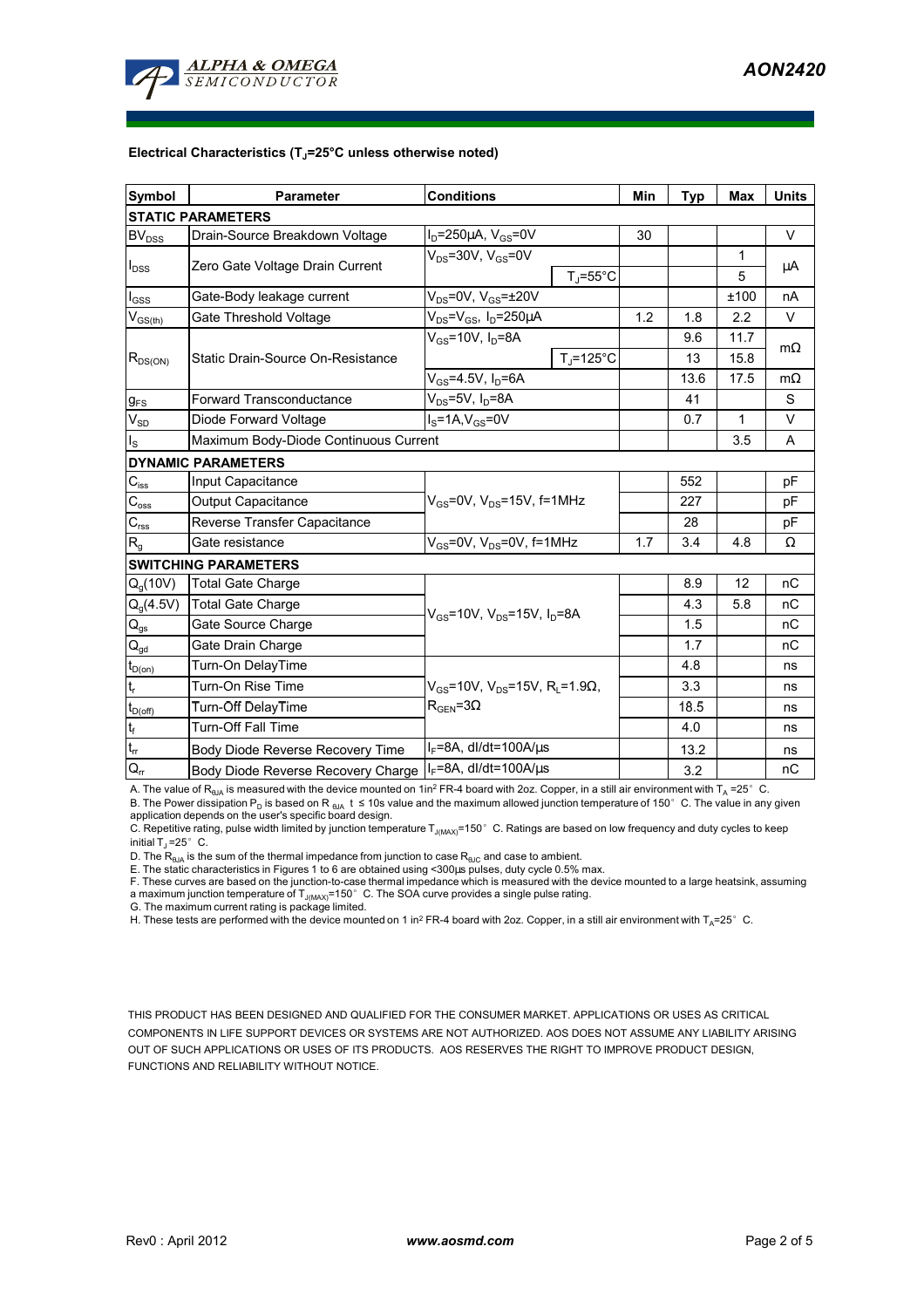

# **TYPICAL ELECTRICAL AND THERMAL CHARACTERISTICS**

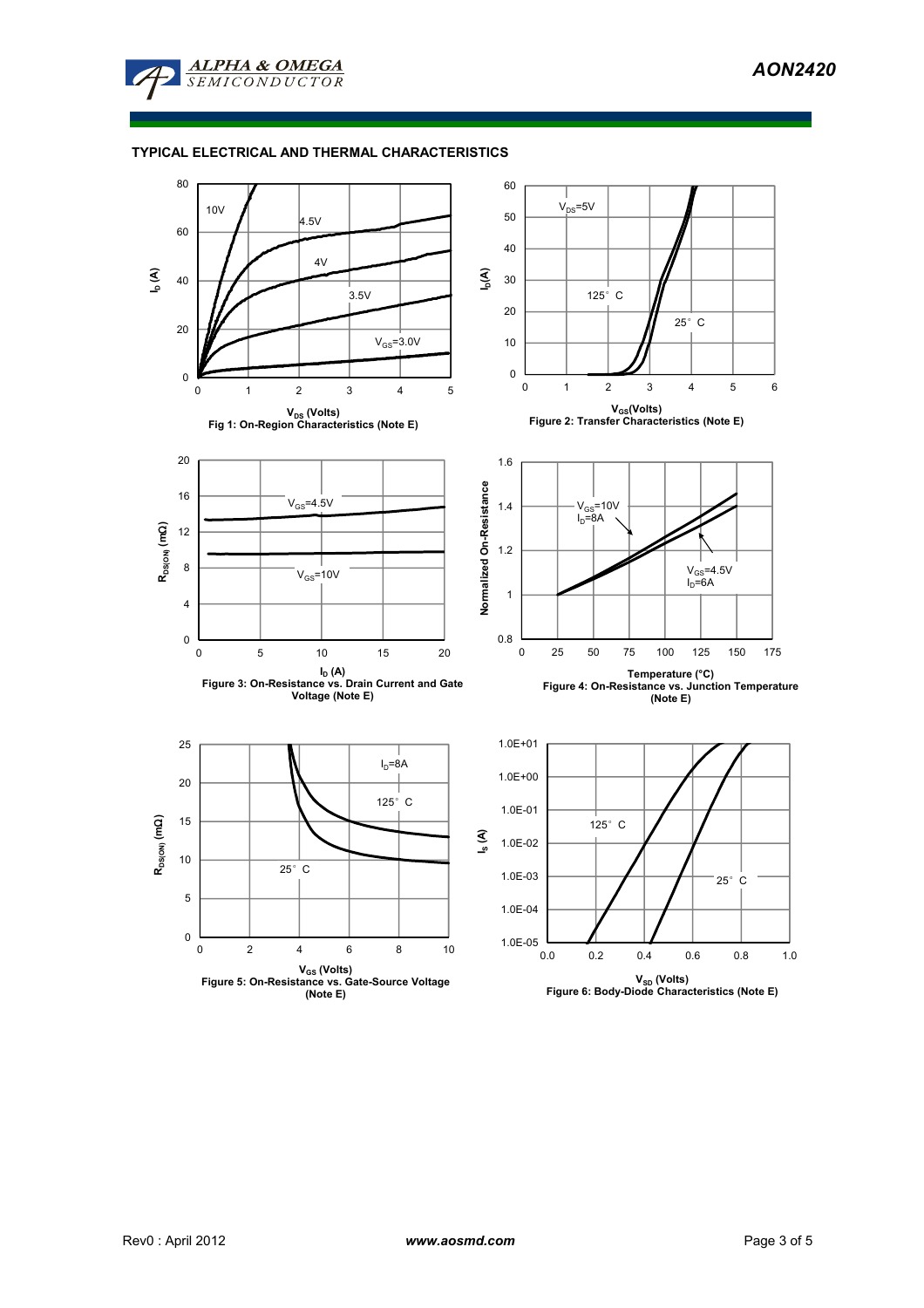

# **TYPICAL ELECTRICAL AND THERMAL CHARACTERISTICS**